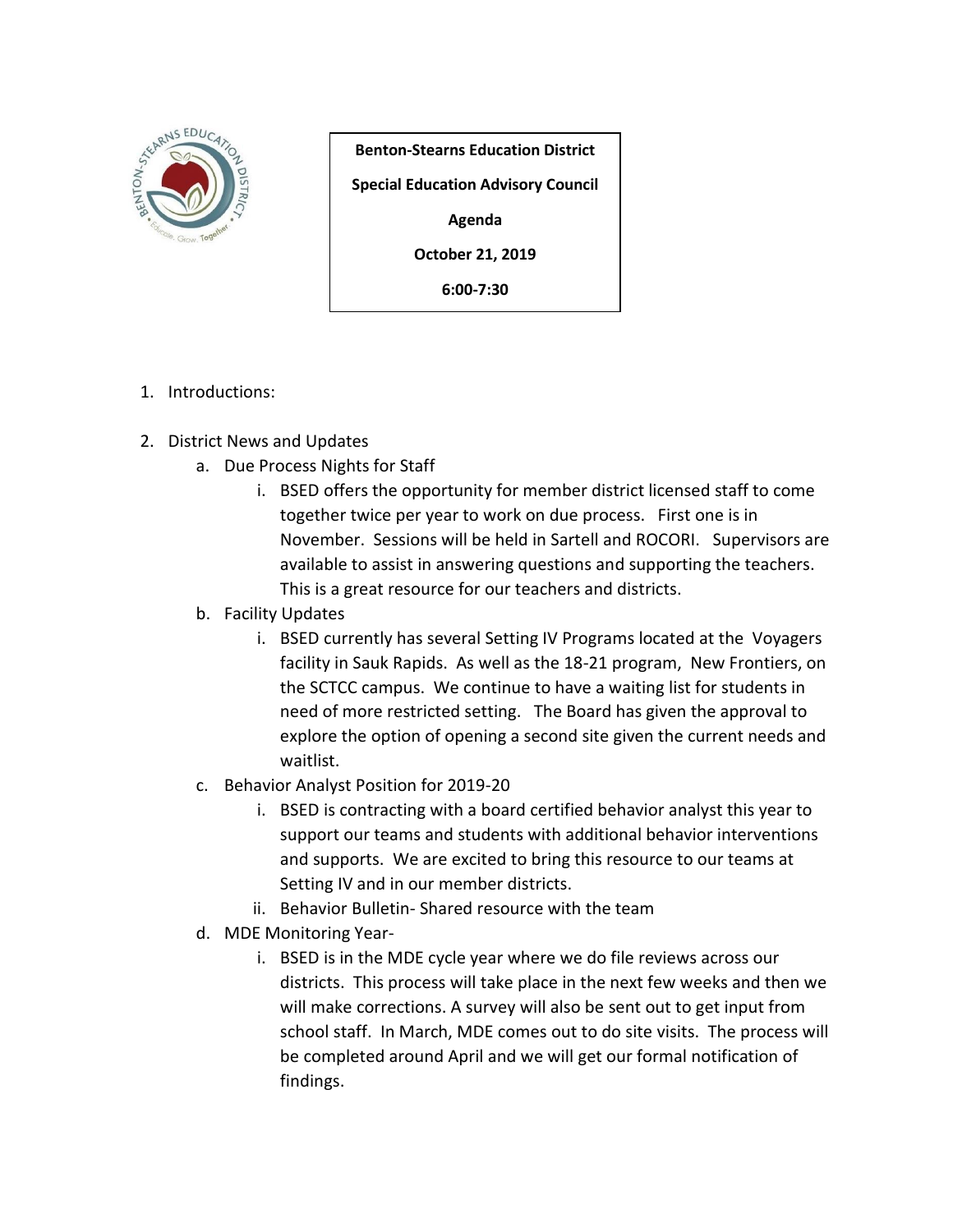- e. CTIC Update-Taste of Transition (February/March 2020)
	- i. Community Transition Interagency Committee- Focus is on transition years. During the first meeting, they are starting to plan the next Taste of Transition event. This year the focus will be geared toward case managers and teachers working in the high school and transition programs.
	- ii. Halloween Gathering October 31<sup>st</sup> (Transition Programs Collaborative) Foley hosts this event and is a collaborative between several member district transition programs. A great opportunity for students to gather together for a social event.
- 3. Resources: Bullying, ASD- Alicia shared the links for the following resources.
	- a. PACER Center <https://www.pacer.org/bullying/>
	- b. ASD Resources
		- i. Dept. of Health <https://www.health.state.mn.us/diseases/autism/index.html>
		- ii. MN Autism Resource Portal <https://mn.gov/autism/>
		- iii. MN DHS-Autism and Related Conditions [https://mn.gov/dhs/partners-and-providers/news-initiatives-reports](https://mn.gov/dhs/partners-and-providers/news-initiatives-reports-workgroups/long-term-services-and-supports/eidbi/#P174_10999)[workgroups/long-term-services-and-supports/eidbi/#P174\\_10999](https://mn.gov/dhs/partners-and-providers/news-initiatives-reports-workgroups/long-term-services-and-supports/eidbi/#P174_10999)
	- c. MN Olmstead Plan [https://mn.gov/dhs/general-public/featured-programs](https://mn.gov/dhs/general-public/featured-programs-initiatives/olmstead-plan/)[initiatives/olmstead-plan/](https://mn.gov/dhs/general-public/featured-programs-initiatives/olmstead-plan/)
- 4. Alternate Assessment -MTAS (MN Test of Academic Skills)- Alicia is sitting on a workgroup at the state level for this topic.
	- a. Decision Making Chart <https://education.mn.gov/MDE/dse/test/mn/>
- 5. MA Billing
	- a. Summary of Revenue for Districts
		- i. Alicia highlighted the process for billing and the revenue that is generated for districts from the MA Billing process.
- 6. Celebrations and Challenges
	- a. Parents shared some awesome successes as well as a few challenges.
- 7. Meeting Schedule for 2019-20
	- a. Next Meetings: February  $10^{th}$ , April  $6^{th}$
	- b. Representation Needed From: Kimball and Rocori were not represented